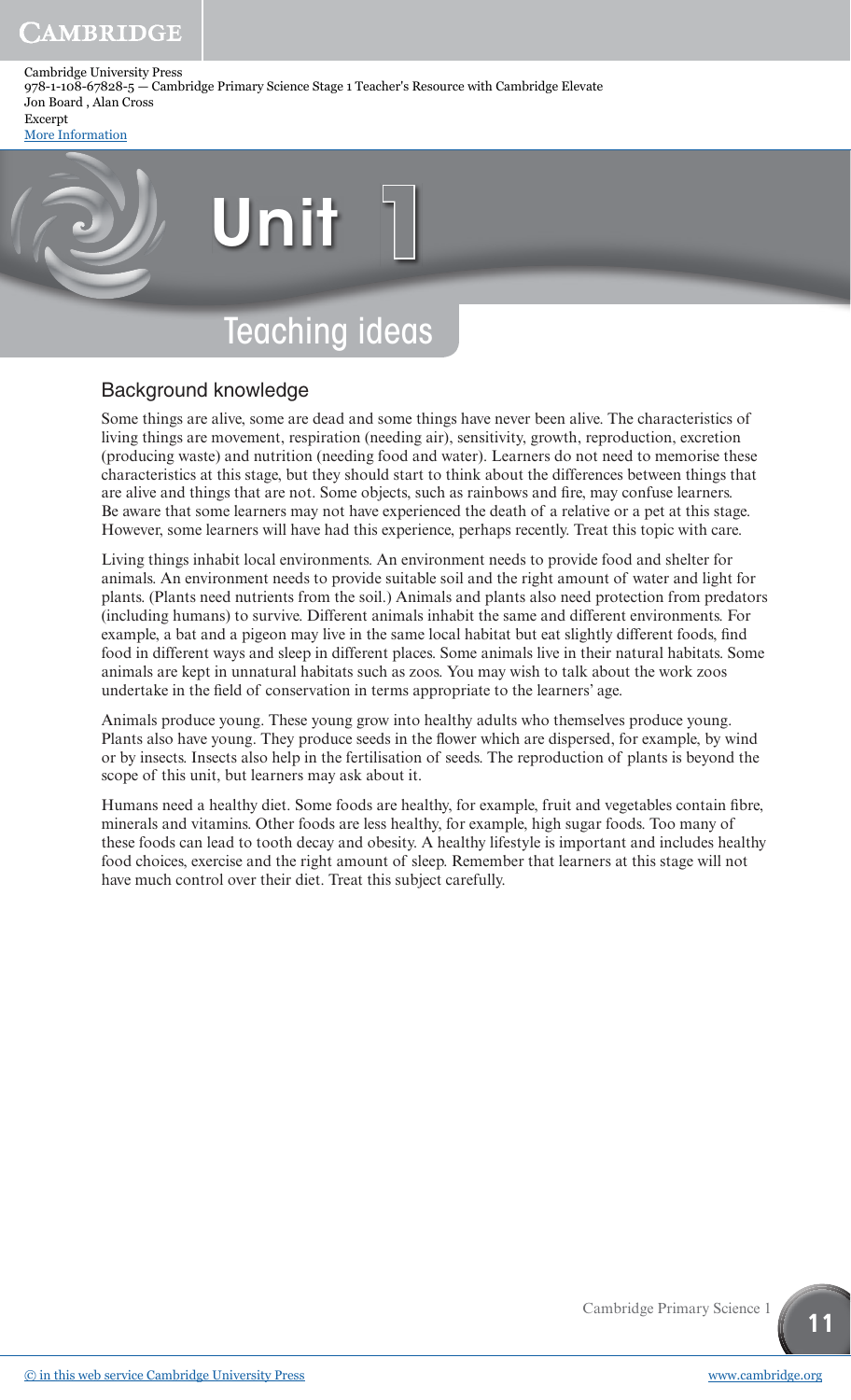Unit 1 Teaching ideas

#### Unit overview

| <b>Topic</b>                        | <b>Number</b><br>οf<br>lessons | <b>Outline of lesson</b><br>content                                                                                                           | <b>Resources</b><br>in Learner's<br><b>Book</b>                                       | <b>Resources</b><br>in Activity<br><b>Book</b> | <b>Resources</b><br>in Teacher's<br><b>Resource</b>                                                                                                                               |
|-------------------------------------|--------------------------------|-----------------------------------------------------------------------------------------------------------------------------------------------|---------------------------------------------------------------------------------------|------------------------------------------------|-----------------------------------------------------------------------------------------------------------------------------------------------------------------------------------|
| 1.1 Animals<br>and plants<br>alive! | $\overline{c}$                 | Learners find out<br>that there are living<br>things and things<br>that have never<br>been alive.                                             | Activity 1.1<br>SE Su                                                                 | Exercise 1.1<br>Su                             | Worksheet 1.1a<br>SE Ex<br>Worksheet 1.1b<br>L Su<br>Resource sheet 1.1<br>(Su)<br>L.                                                                                             |
| 1.2 Local<br>environments           | 2                              | Learning about the<br>local environments<br>which suit different<br>animals and<br>plants. Learners<br>explore this for<br>themselves.        | Activity 1.2a<br>SE<br>Activity 1.2b<br>SE)<br>EEx                                    | Exercise 1.2<br>SE<br>$S_{\mathsf{u}}$         | Worksheet 1.2a<br>(SE) Ex<br>Worksheet 1.2b<br>Su<br>Resource sheet<br>1.2a<br>L Su<br>Resource sheet<br>1.2 <sub>b</sub><br>S <sub>u</sub><br>T.<br>Resource sheet<br>1.2c<br>Su |
| 1.3 Animal<br>babies                | 2                              | The focus in this<br>lesson is baby<br>animals and their<br>parents. Learners<br>make a model<br>nursery for an<br>animal of their<br>choice. | Activity 1.3<br>SE)<br>Ex.                                                            | Exercise 1.3<br>SE<br>Ex                       | Worksheet 1.3<br>SE Ex<br>Resource sheet<br>1.3a<br>Su<br>Resource sheet<br>1.3 <sub>b</sub><br>S <sub>u</sub><br>Resource sheet<br>1.3 <sub>c</sub><br>Su                        |
| 1.4 Healthy<br>food and drink       | 2                              | This lesson looks<br>at the range of<br>healthy and less<br>healthy foods.                                                                    | Activity 1.4<br>SE<br>Su<br>Ex                                                        | Exercise 1.4<br>5u<br>E                        | Worksheet 1.4a<br>(SE) Ex<br>Worksheet 1.4b<br>$L$ $\sim$ Su<br>Resource sheet<br>$1.4a$ Su<br>Resource sheet<br>$1.4b$ $5u$                                                      |
| Check your<br>progress              |                                |                                                                                                                                               | Questions<br>$\left( 5u \right)$<br>1 <sup>1</sup><br>S <sub>u</sub><br>2(<br>3'<br>4 |                                                | Worksheet 1.5<br>$\mathbf{L}$                                                                                                                                                     |

**Ex** Extension **L** Language **SE** Scientific enquiry **Su** Support

**12 12**

Cambridge Primary Science 1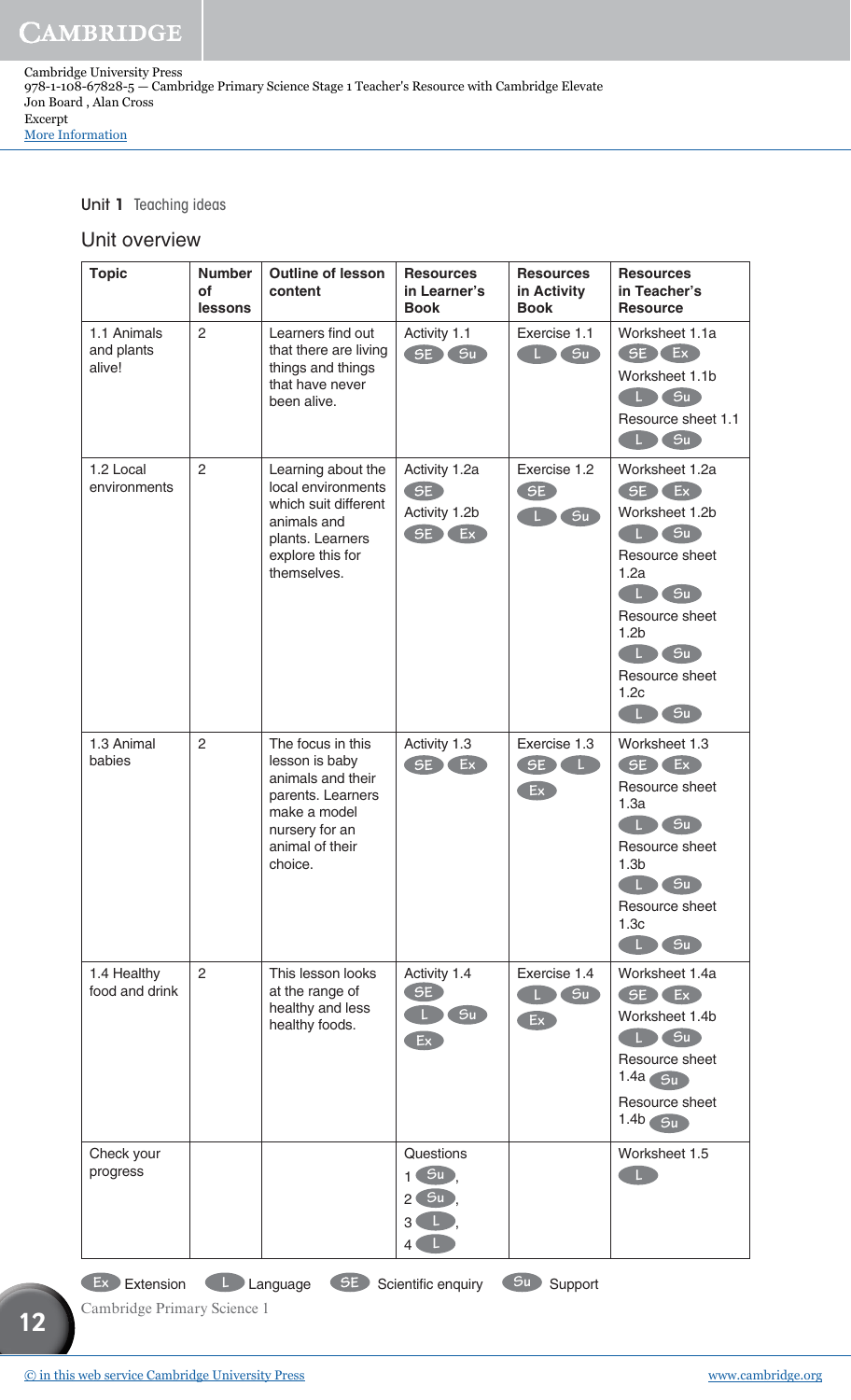# **Resources**

- clipboards (one per pair or group)<br>• digital cameras (optional)
- digital cameras (optional)<br>• safe invertebrates such as
- safe invertebrates, such as snails or woodlice<br>• water and food travs
- water and food trays<br>• bird seed
- bird seed
- modelling material or construction kits<br>• cardboard
- cardboard<br>• scissors
- scissors<br>• **olue**
- 
- glue<br>• stick • sticky tape
- nursery items such as food, water, shelter
- pictures of food to cut out
- fruit and vegetable examples, or pictures of food plants that grow locally
- small samples of fruit
- skewers

# **Topic 1.1 Animals and plants alive!**

This topic will allow you to find out about the learners' understanding of the range of living things and see whether they understand the distinctions between living and non-living and never been alive.

# Learning objectives

- Know that plants and animals are living things.
- Know that there are living things and things that have never been alive.
- Try to answer questions by collecting evidence through observation.
- Record stages in work.

# Curriculum links

- This topic links to environmental studies as the learners are looking at the range of living things in the world. This should help them appreciate the beauty and wonder of the natural world and realise that it is something that should be cared for.
- There is an opportunity to link to Mathematics in Activity 1.1 if learners are involved in sorting and classifying living things, comparing their heights and measuring them using standard and nonstandard units.

Teaching ideas Unit 1

# Ideas for the lesson

- Look at the picture on page 6 of the Learner's Book and talk about things in the picture that are alive and things that have never been alive. Alternatively, you could use Picture 1.1 on the Cambridge Elevate edition which includes further examples.
- Activity 1.1 in the Learner's Book asks learners to go outside and observe living things. Higher achieving learners could use Worksheet 1.1a, which asks them to predict what living things they will find. Making predictions is an important scientific enquiry skill to be developed at this stage.
- An alternative to making a tour of the school grounds with the learners would be for you to collect examples from around the school, such as pets and plants. Learners should not forget that humans are also living things, so you can talk about adults and young people too. Worksheet 1.1a can be used for this alternative as well. Here, the learners think about the living things they might find, note the living things found and are encouraged to group them into animals and plants, allowing them to practise the science skills of sorting and grouping.
- Use Exercise 1.1 in the Activity Book to encourage learners to talk some more about living things and non-living things in the context of a pet and garden centre. Learners are asked to talk about how the pet and garden centre owner cares for the animals and plants in her shop. Learners might think about drink, food, space and the home provided for the animals, or the water and light provided for the plants.
- Worksheet 1.1b gives further support in talking about living and non-living things. It is set in the context of a farm, which links with the next topic on environments.
- Resource sheet 1.1 provides the words to learn for this topic. You could use these to support lower achieving learners, or use them to start a wall display for this unit. Learners could produce pictures of animals and plants to go in the 'alive' section of the display, and pictures of, for example, tractors, rocks and clouds, to go in the 'nonliving' section of the display.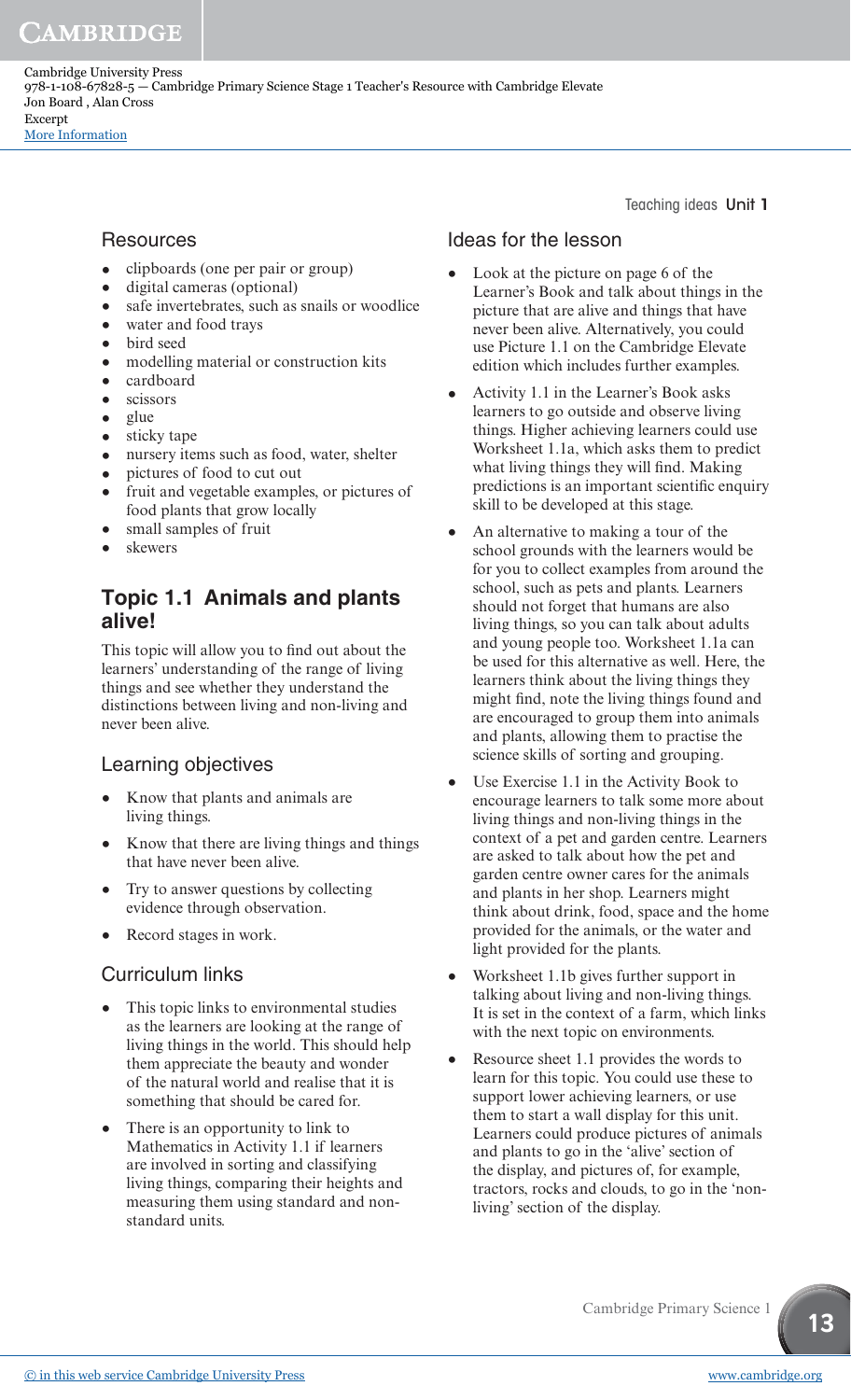Cambridge University Press 978-1-108-67828-5 — Cambridge Primary Science Stage 1 Teacher's Resource with Cambridge Elevate Jon Board , Alan Cross Excerpt [More Information](www.cambridge.org/9781108678285)

Unit 1 Teaching ideas

- Ask learners to tell you about animals and plants that they see in the environment.
- Talk about the photographs on page 7 of the Learner's Book. Ask learners to identify things that are living and things that are non-living. Picture 1.1 on the Cambridge Elevate edition might come in useful here as well. Higher achieving learners should be expected to give reasons for their answers; for example, living things need food and water, living things can move, and living things have young.
- You could end the lesson by asking learners questions such as: Is a rainbow alive? Which is alive, the nest or the bird?

#### Notes on practical activities

#### **Activity 1.1**

Each pair or group will need:

- clipboard
- digital camera (optional).

Allow learners the opportunity to observe in the school grounds. Tell them that the search outside is to answer the question 'What living things can we find?' and that they will be collecting evidence through observation (looking). This is a scientific enquiry skill required at this stage. Learners can develop recording skills by making sketches or taking photographs of the living things they find. This will encourage them to look at the plants and animals outside and recognise them as living things (make sure that learners are able to distinguish between living things and non-living things). Focus the learners' attention on where plants grow and where animals are observed, for example in trees, under logs or stones and in the soil.

Give learners an objective, for example, to find six things. This will encourage them to look harder. Another way to encourage careful observation is to ask questions such as 'What is the tallest living thing you can observe?' This question could also be linked to mathematics if you involve the learners in comparing heights and measuring using non-standard and standard units.

Higher achieving learners could use Worksheet 1.1a for this activity. This worksheet asks learners to predict what living things they might find before they start the search and to record those they do. Comparing what happened with

Cambridge Primary Science 1

predictions is another scientific enquiry skill to be developed at this stage.



Check (as far as possible) that the areas that you visit are free from poisonous or stinging plants. Also check for any allergies to plant material and for hayfever. Make sure that learners wash their hands after the activity.

Ensure that learners are wellsupervised at all times, particularly in areas where there may be vehicles.

#### Internet and ICT

• The website www.bbc.co.uk/nature/collections/ p00fxfvq includes a film of baby animals. It would be a great starting point for talking about animals. However, make sure you watch it beforehand to check there is no content that would be inappropriate for your learners. The film is well signposted and you could choose not to use all of it.

#### Assessment

- Can learners describe animals or plants as living things? Give learners pictures or real examples. Can they talk or write about the features?
- Can learners identify living things and things that have never been alive? Ask learners to sort pictures of living and nonliving things. They might colour code them.
- Learners could self-assess their drawings from Activity 1.1. Ask them to say two things that they think are good about them and one thing that they would like to improve.
- Higher achieving learners could self-assess the accuracy of their predictions about what living things they would find in Activity 1.1, as recorded on Worksheet 1.1a.

#### **Differentiation**

Support lower achieving learners by selecting very familiar examples of living and non-living things and assisting them with vocabulary. As stated previously, Resource sheet 1.1 could be useful for this group of learners.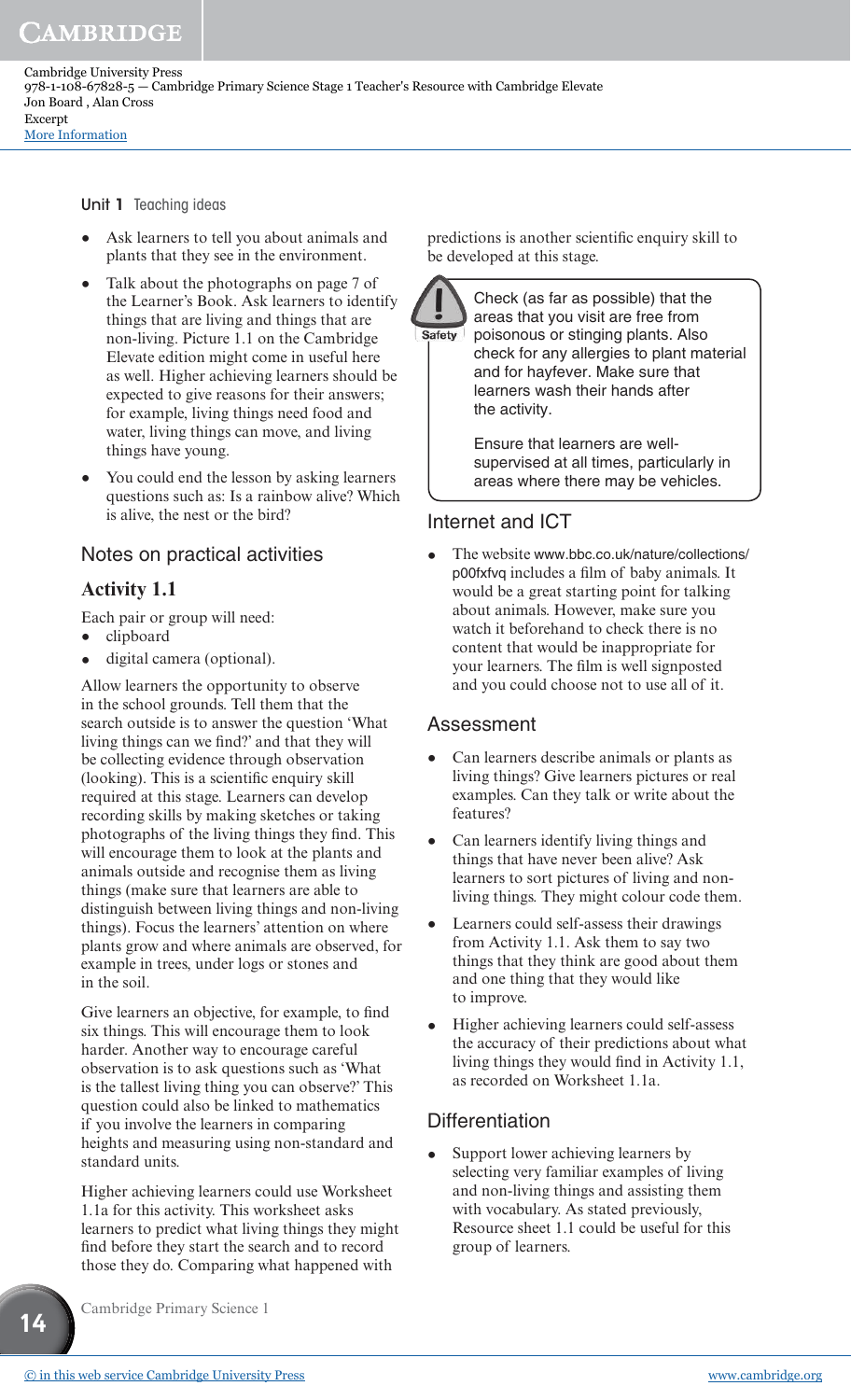Cambridge University Press 978-1-108-67828-5 — Cambridge Primary Science Stage 1 Teacher's Resource with Cambridge Elevate Jon Board , Alan Cross Excerpt [More Information](www.cambridge.org/9781108678285)

> • Higher achieving learners could be asked to make predictions about what living things they might find in Activity 1.1 and record them using Worksheet 1.1a.

#### Common misunderstandings and misconceptions

Learners are often confused about whether the following are living things or non-living things: a river, a cloud, a clock, a rainbow, a flame.

#### Homework ideas

- Worksheet 1.1b.
- Ask learners to draw four of their favourite living things. These pictures could be used for a wall display for the unit, as suggested as a lesson idea.

### Answers to Activity Book exercise

#### **Exercise 1.1**

Learners should colour in everything that is alive, for example like this:



Learners are asked to talk about how the pet and garden centre owner cares for the animals and plants in her shop. Learners might think about drink, food, space and the home provided for the animals, or the water and light provided for the plants.

#### Answers to Worksheets

#### **Worksheet 1.1a**

Prediction: accept any sensible suggestions about the living things that might be found. Teaching ideas Unit 1

Results of observation: what living things were found.

Sorting: learners create a set of animals and a set of plants.

#### **Worksheet 1.1b**

The following things should be circled: goat, horse, cow, sheep, duck, bird, chicken, goose, trees, flowers, grass and bushes.

# **Topic 1.2 Local environments**

This topic encourages learners to think about the many local environments that animals and plants live in. Living things often share a local environment but live quite different lives.

#### Learning objectives

- Explore ways that different animals and plants inhabit local environments.
- Make predictions.
- Explore and observe in order to collect evidence (measurements and observations) to answer questions.
- Make comparisons.
- Compare what happened with predictions.
- Model and communicate ideas in order to share, explain and develop them.

#### Curriculum links

- This topic links to environmental education. It is about living things living in local environments. Learners might find out about a local environment and think about the impact which people have, or might have, on it.
- Activity 1.2b links to Design and Technology when learners are asked to design a way to help birds.
- There are opportunities to link to literacy if you use the stories suggested in the ideas for the lesson.

#### Ideas for the lesson

Use the large picture in the Learner's Book on page 8 to find out what learners know about animals and the local environments in which they live. Alternatively, you could use Picture 1.2 on the Cambridge Elevate

Cambridge Primary Science 1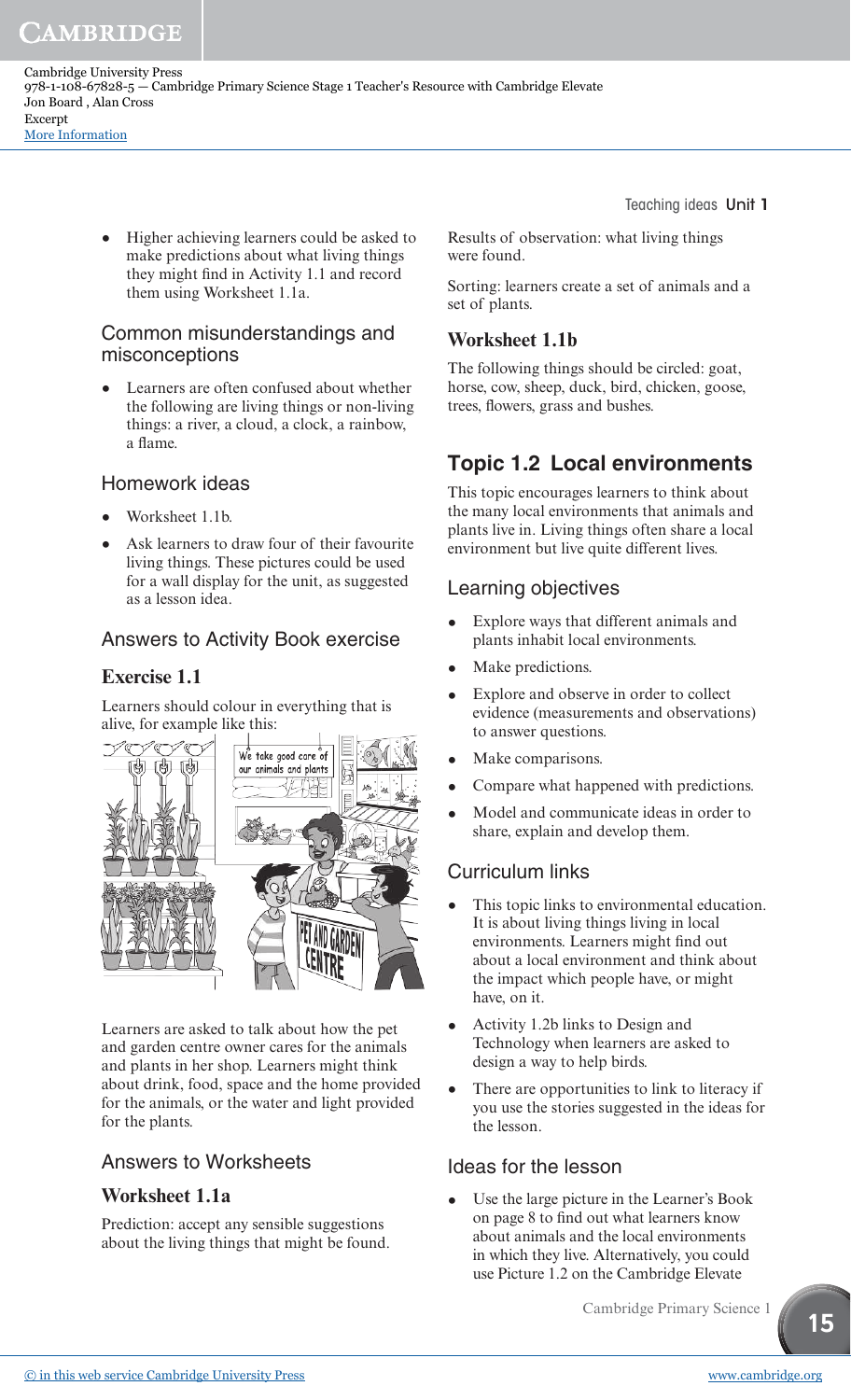Cambridge University Press 978-1-108-67828-5 — Cambridge Primary Science Stage 1 Teacher's Resource with Cambridge Elevate Jon Board , Alan Cross Excerpt [More Information](www.cambridge.org/9781108678285)

Unit 1 Teaching ideas

edition, which shows a variety of animals in different environments. If you use this picture you might ask higher achieving learners to suggest why the environments are suitable for the animals shown in the pictures. Suggesting ideas is an important scientific enquiry skill to be developed at this stage.

- Remind learners about Worksheet 1.1b. What animals were there on the farm? Talk about what a farm does. Point out that some farms produce crops (plants that we eat), some produce animals that we eat (many learners may not make the link between animals on farms and the meat they eat – treat this subject with care) and some produce both.
- You could read the story of *The Gruffalo*  by Julia Donaldson. All the animals have different houses and yet they live in the same woods. They all want to eat the mouse. What else can they eat?
- Ask learners to talk about animals they see in the local area. These may be pets (animals kept in the home), farm animals and wild animals. Ask them to talk about how wild animals choose where to live and that they must have certain things (food, water, shelter, and so on).
- Hand out animal pictures to half the class. To the rest, hand out pictures of environments. (You will find suitable pictures on Resource sheets 1.2a and 1.2b.) Ask learners to speak to one another and to match each animal with an environment it could live in.
- Bring some safe invertebrates, such as snails or woodlice, into class for a few days. Ensure that you care for them well and ask learners to talk about their care. Discuss where these animals are found. Ensure you return the animals to their natural environments after you have studied them, and explain to learners why you must do so.
- Ask the learners to think back to what they did in the last lesson. Where did they find living things in the school grounds? At this point learners could do Activity 1.2a. This activity introduces learners to environments where plants grow. Ask learners to predict where they might find plants growing in the school grounds. Higher achieving learners could record their predictions on Worksheet

1.2a. Take the class outside to observe plants growing. Focus their attention on where plants do and do not grow.

- Most schools have birds visiting the site during the school day. Before introducing Activity 1.2b, you might use the extension activity to ask learners to observe (look at) the birds and where they are seen. Learners can then carry out Activity 1.2b to design a feeding station for the birds. Point out that providing food and water makes the environment better for the birds. The availability of food is very important in making an environment suitable for an animal or plant to live in.
- Exercise 1.2 in the Activity Book involves matching animals to their environments. It allows learners to make comparisons. You could use it to start a discussion or as a quick assessment of learners' knowledge and understanding.
- Worksheet 1.2b could be used to support lower achieving learners. Learners are asked to cut out pictures of animals and stick them or the picture of the environment they live in.
- Resource sheet 1.2c provides the words to learn for this topic. You could also use these to support lower achieving learners. Add them to the wall display for the unit. Learners could be asked to draw some different environments, things you would find on a farm (for example animals, crops and objects such as tractors), and pets (domestic animals) to add to the display.
- You could use these questions at the end of the lesson: Where do birds build their nests? Why does a frog live near water? What does a plant need to grow? (The final question is more suitable for higher achieving learners, unless you have already taught Unit 2.)

#### Notes on practical activities

#### **Activity 1.2a**

Each pair or group will need:

- clipboard
- digital camera (optional).

Cambridge Primary Science 1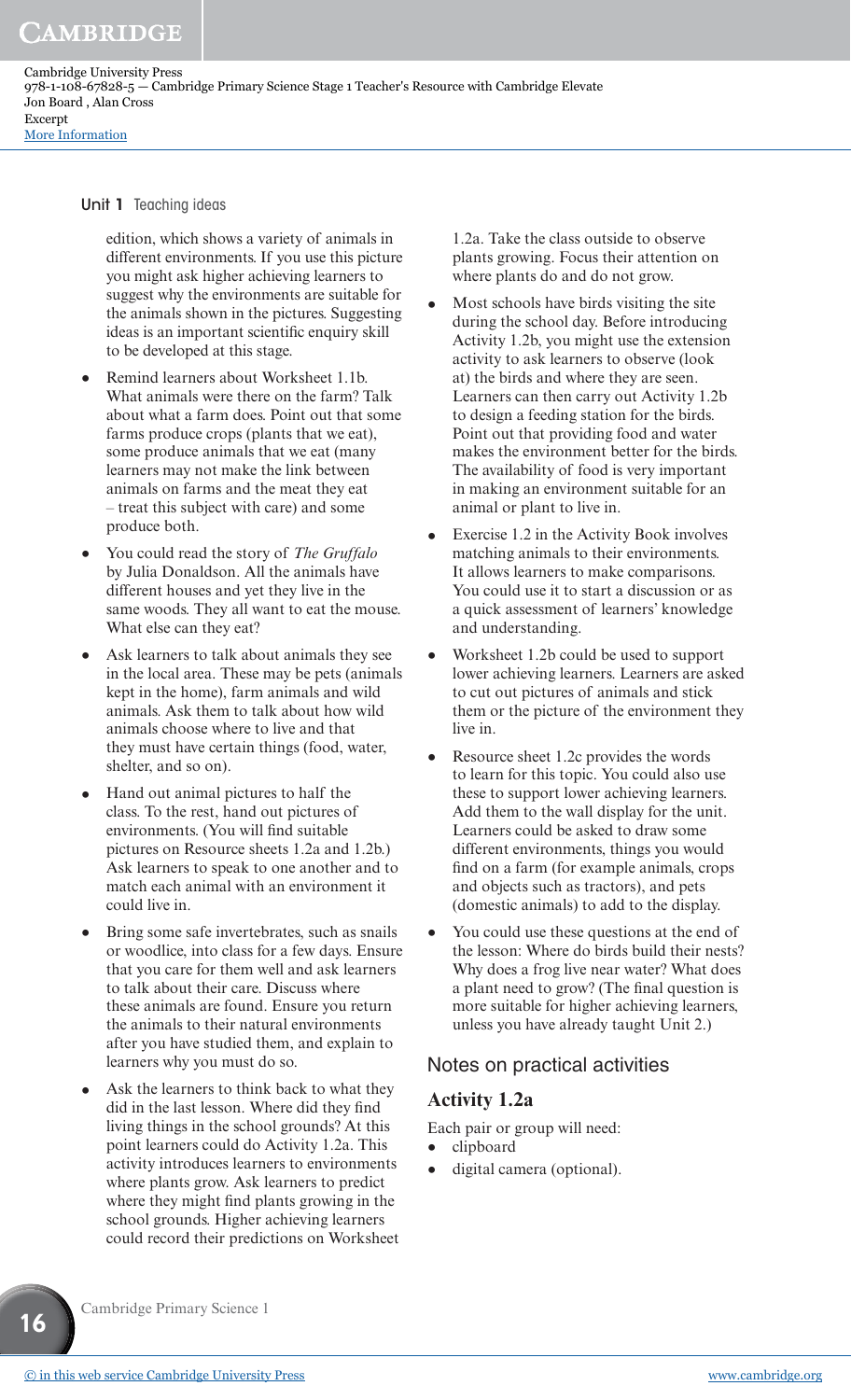Cambridge University Press 978-1-108-67828-5 — Cambridge Primary Science Stage 1 Teacher's Resource with Cambridge Elevate Jon Board , Alan Cross Excerpt [More Information](www.cambridge.org/9781108678285)

> Before going outside, learners should predict where they might find plants growing. Allow learners to then examine areas on the school site that are different in character, for example, a place where there is lots of good soil and a place where there is not much soil. Tell them that the search outside is to answer the question 'Where do plants grow?' and that they will be collecting evidence through observation (looking). This is a scientific skill required at this stage. Learners could consider environments that are very unsuitable for plants (a roadway) and more suitable areas (a flower bed or field). Encourage learners to talk about what they observe and to explain what they see.

> Ask learners to identify the features that plants appear to like, for example, soil to grow in, space to grow, little disturbance and water. Learners can develop the scientific enquiry skill of recording stages in work as they record what they find using drawings, photographs or both. Higher achieving learners can record their predictions and their findings on Worksheet 1.2a. All learners can compare their findings with their predictions. They can also make comparisons between different areas in terms of how many plants they found. Making comparisons and comparing what happened with predictions are both scientific enquiry skills to be developed at this stage.



As in Topic 1.1, check (as far as possible) that the areas that you visit are free from poisonous or stinging plants. Also check for any allergies to plant material and for hayfever. Make sure that learners wash their hands after the activity.

Ensure that learners are wellsupervised at all times, particularly in areas where there may be vehicles.

# **Activity 1.2b**

Each pair or group will need:

- water and food trays
- bird seed.

The resources above can be used to illustrate the requirements for a feeding station. Learners will develop important scientific enquiry skills here associated with modelling and communicating ideas.

Teaching ideas Unit 1

Begin by asking the learners to talk about the birds they see on the school site. Encourage them to talk about the different types of birds (describing the differences in appearance, at least). Allow the learners to look outside for a short period of time (five or ten minutes). Can they see birds? Where do they see birds?

Ask learners to talk with others and to think about how they might design a bird feeding station. What would they include? A perch? Water? Food? A roof? There is the opportunity here to practise the scientific enquiry skill of modelling and communicating ideas in order to share, explain and develop them. Ask the learners to draw sketches to show their ideas. If you have time, and appropriate materials, then you might ask learners to make the feeding station they have designed.

You could challenge learners further by asking them to suggest ways that they could encourage more birds. As well as providing food directly, this could involve sowing seed-bearing plants or plants that will encourage insects.

# Internet and ICT

- The website www.bbc.co.uk/learningzone/ clips/how-have-different-animals-adapted-totheir-habitats/12665.html shows animals in their habitats. Turn the sound down and ask the children to talk about what they see. The film shows lizards, penguins, camels, birds and bats. Make sure that all these are culturally appropriate before using the film.
- The website www.sebastianswan.org.uk/swan/ bksw.html is an online book about the life of Sebastian Swan. This could lead to thought and discussion about the places that swans and other birds and animals live.
- The website www.gruffalo.com/ is the official website for all things connected to *The Gruffalo* story.

#### Assessment

- Can learners describe the ways that different plants live in local environments? You might make use of Worksheet 1.2a to elicit the ideas of the learners.
- Can learners describe the ways that different animals live in (inhabit) local environments? Ask learners to talk about local environments, and how animals live there,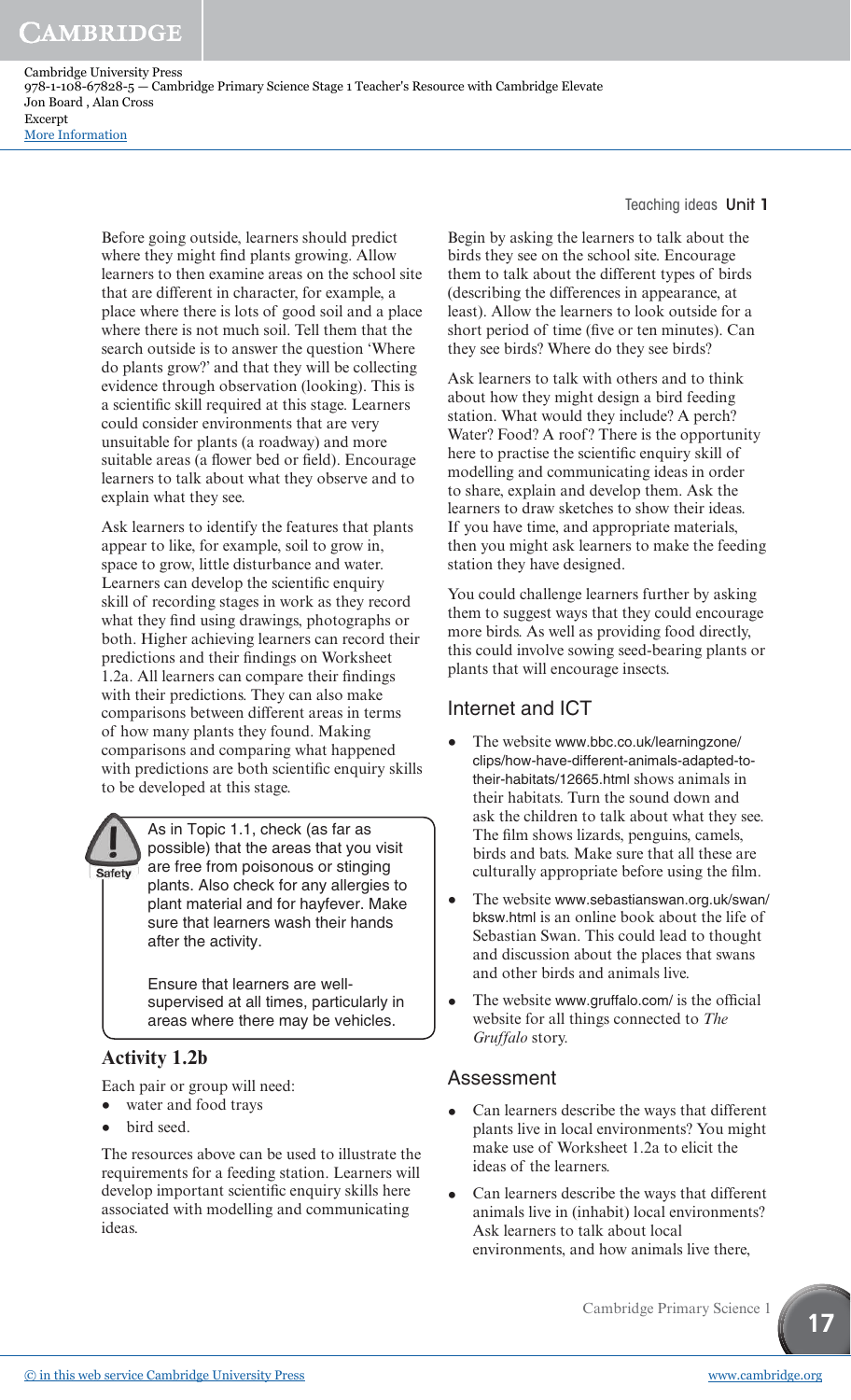#### Unit 1 Teaching ideas

for example in a lake, up in a tree, amongst the bushes. You could use Activity Book Exercise 1.2 to make a quick assessment of learners' knowledge.

- Learners could self-assess Activity 1.2a by thinking about what they did well and what they would like to improve if they repeated the activity.
- Learners could look at another learner's design for helping the birds in Activity 1.2b and say two things they like about it and one thing that could be improved. Higher achieving learners should be asked to explain how this thing could be improved.

#### **Differentiation**

- Lower achieving learners would benefit from being provided with extra support in terms of structure in tasks, modelling and vocabulary support (Resource sheet 1.2c would be useful for this). The matching activity, Exercise 1.2, would be particularly suitable for this group of learners. You could use a story format, as in *The Gruffalo* or the story about Sebastian Swan. Provide opportunities for learners to talk about what they see. Be prepared to challenge them as appropriate, to give them the opportunity to develop their ideas.
- Cater for higher achieving learners by asking them to make a number of suggestions and to explain what they think. For example, when talking about a desert environment you might ask them the question: 'Why don't many plants live here?'

#### Common misunderstandings and misconceptions

- Learners may not realise that wild animals choose where they make a home, for example a nest, very carefully.
- Learners may not realise that wild animals living in the wrong place will have to move or they will die.

#### Homework ideas

- Exercise 1.2 in the Activity Book.
- Worksheet 1.2b.

**18**

Ask learners to list the living things they can see from a window at home.

#### Answers to Activity Book exercise

#### **Exercise 1.2**

goat – field duck – river crab – seashore bird – tree

#### Answers to Worksheets

#### **Worksheet 1.2a**

Prediction: accept any sensible suggestions about where plants might grow.

Results of observation: where plants were found.

#### **Worksheet 1.2 b**

forest: owl, deer, squirrel

river and bank: duck, swan, fish

seashore: crab, starfish, sea bird, dolphin (**Note:** fish may be placed here.)

#### **Topic 1.3 Animal babies**

This topic appeals to learners' interests in animals and in young animals in particular. It refers to the young of a number of animals and how these young can grow into healthy adults who themselves can have young.

#### Learning objectives

- Know that humans and other animals produce offspring which grow into adults.
- Suggest ideas and follow instructions.
- Record stages in work.
- Model and communicate ideas in order to share, explain and develop them.

#### Curriculum links

- This topic only discusses the offspring of humans and animals. However, you could make a link to Unit 2, where young plants are discussed, and point out that plants also have 'babies'.
- There are links with Design and Technology as learners will design and make a nursery for young animals.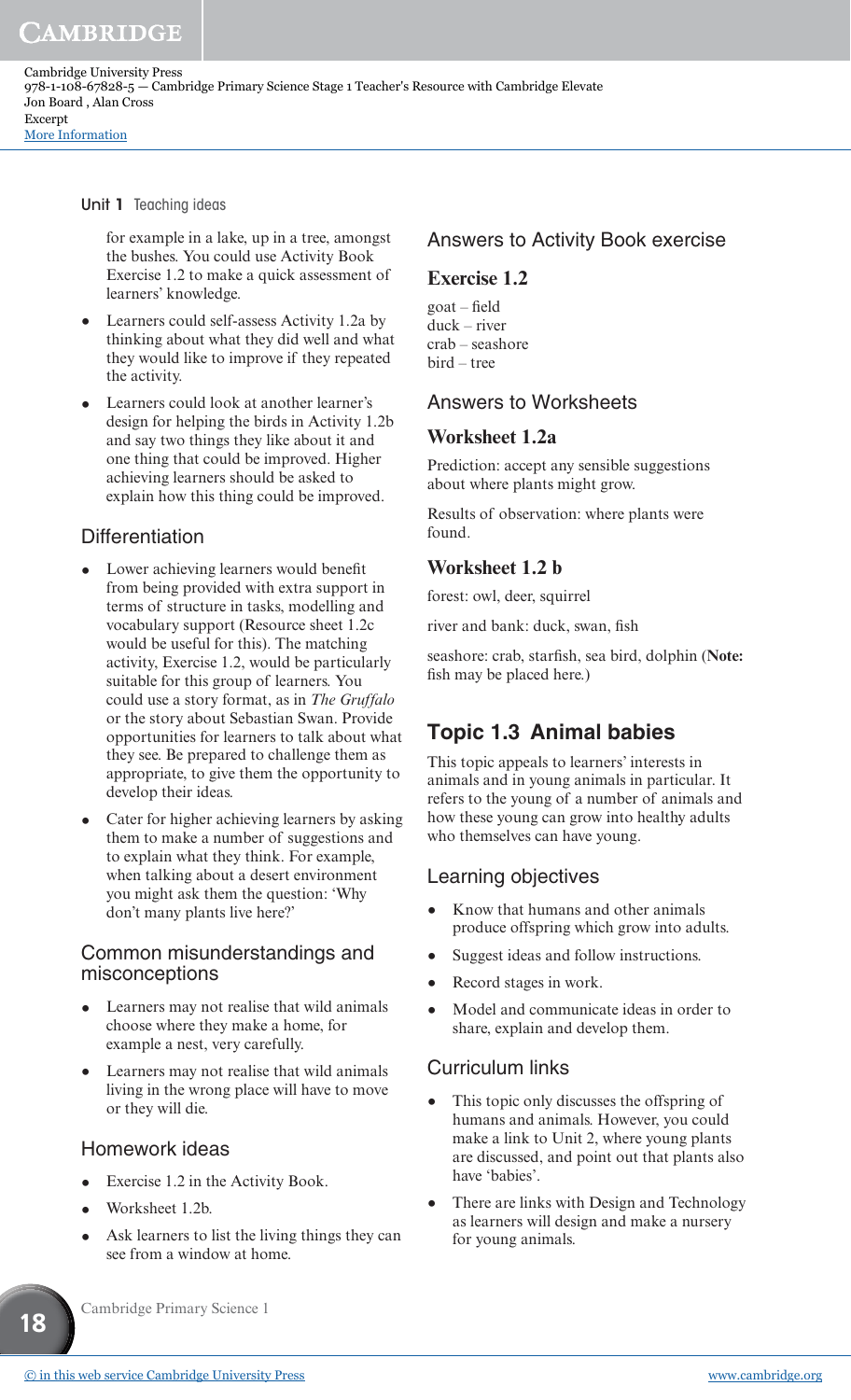Cambridge University Press 978-1-108-67828-5 — Cambridge Primary Science Stage 1 Teacher's Resource with Cambridge Elevate Jon Board , Alan Cross Excerpt [More Information](www.cambridge.org/9781108678285)

#### Ideas for the lesson

- Talk about the picture of adult and baby animals on page 10 of the Learner's Book. Alternatively, you could use Picture 1.3 on the Cambridge Elevate edition, which offers the opportunity to extend the examples being considered to include young that look very different to their parents. Talk to the learners about adults and their young, using the questions in the Learner's Book as a guide for the discussion. The picture of the animal nursery illustrates a number of talking points, for example, 'What are the zoo keepers doing?' You could talk about the years of care humans give to their young, then compare this example to that of a baby duck who is only looked after by its parents for a few weeks.
- If possible, arrange a class visit to either a zoo or a farm to look at animals and their babies.
- The website www.fossweb.com/modulesK-2/ AnimalsTwobyTwo/index.html could be introduced at this point.
- Resource sheets 1.3a and 1.3b provide pictures of baby animals and the adults. Learners could play a matching game using these pictures. This game would be particularly suitable for lower achieving learners.
- Talk briefly about the needs of animals: shelter, food and water.
- Activity 1.3 asks learners to make a model of a nursery for an animal. Higher achieving learners could be asked to draw a plan of their nursery before they make it. They could use Worksheet 1.3 to record their ideas and help to develop the scientific enquiry skills of suggesting ideas and recording stages in work.
- You could use Activity 1.3 to begin a discussion about how to care for young animals and humans. Some learners may have younger siblings or young pets they can talk about.
- Resource sheet 1.3c gives the words to learn for this topic. These could be used to support lower achieving learners. You could also add them to the wall display for this unit. Ask learners to draw pictures of adult

Teaching ideas Unit 1

 and baby animals (including humans) for the display.

- Exercise 1.3 in the Activity Book can be used to reinforce the idea that babies grow. Explain that in time young animals grow into adults. This exercise also extends learning and gives learners the opportunity to practise comparing, predicting, modelling and communicating, and deciding what to do to answer a science question.
- Play the game: I am a ………….. , my babies are called …………. . For example, I am a cat, my babies are called kittens. This is an opportunity to work on vocabulary.
- You can use the following questions to summarise the learning in this lesson: Are most young animals like their parents? What is a young goat called? Why do some animals have lots of babies? The last question is particularly suitable for higher achieving learners as it involves understanding the dangers that young animals face in the wild, linking back to Topic 1.2 about environments.

#### Notes on practical activities

#### **Activity 1.3**

Each pair or group will need:

- modelling material or a construction kit
- cardboard<br>• scissors
- scissors<br>• glue
- glue
- sticky tape
- nursery items such as food, water, shelter.

Models could be made from paper and card, modelling material, clay or a construction kit. Learners can design an ideal nursery for an animal of their choice. Ask learners to think about what should be included in their nursery, for example, a bed, a shelter, water, food and a space to play. Higher achieving learners could be asked to plan their nursery more carefully and record their ideas on Worksheet 1.3. This activity is an opportunity for learners to talk about the needs of young animals for food, water and shelter. They should suggest, model and communicate ideas. These are all important scientific enquiry skills to be developed.

The picture on page 11 of the Learner's Book shows a baby monkey. If learners are unable to think of a baby animal of their own, then they could design a nursery for this baby.

Cambridge Primary Science 1